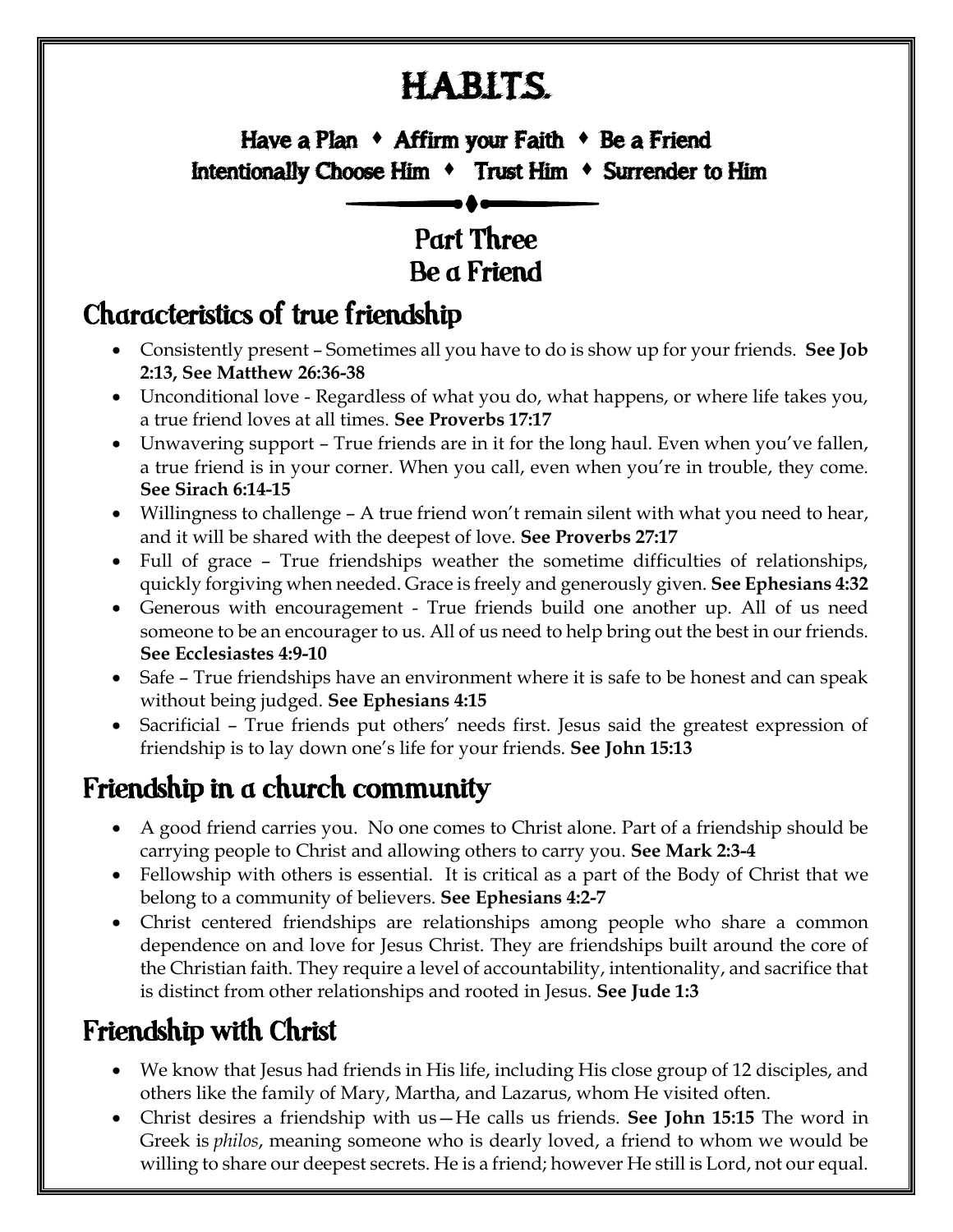#### How to Experience Friendship with Jesus\*

- *Talk to Him throughout your day.* Set aside time to be alone with Him, to listen to Him. God wants more than an appointment on your schedule though. He wants to be in constant community with you throughout your day.
- *Read His Word.* The Bible contains many promises and reassurances of how much Jesus desires friendship with you. Fill your mind and heart with the truth of this. Read the Bible as if it were a letter from a dear friend. Soak in His words of love and affection and affirmation.
- *Practice being in His presence.* As you go through your day, doing all your daily tasks, practice simply thinking about Jesus. Thank Him for small things, ask His advice, reflect on His love. If you find yourself getting busy and forgetting about Him, don't feel guilty! Just gently pull your thoughts back to Him. **See Psalm 105:4**
- *Be honest.* Tell God every part of your life the good, the bad, the difficult. The book of Psalms is filled candid, honest prayers.
- *Obey the commands of Christ.* We must strive to be friends of Christ; however, we are not His equals. We must obey the commands He lovingly gave to us. **See John 15:14**
- *Desire God more than anything else.* The Lord commands that we "love the Lord your God with all your heart, soul, mind, and strength." **See Mark 12:30**

\*Adapted from The Purpose Driven Life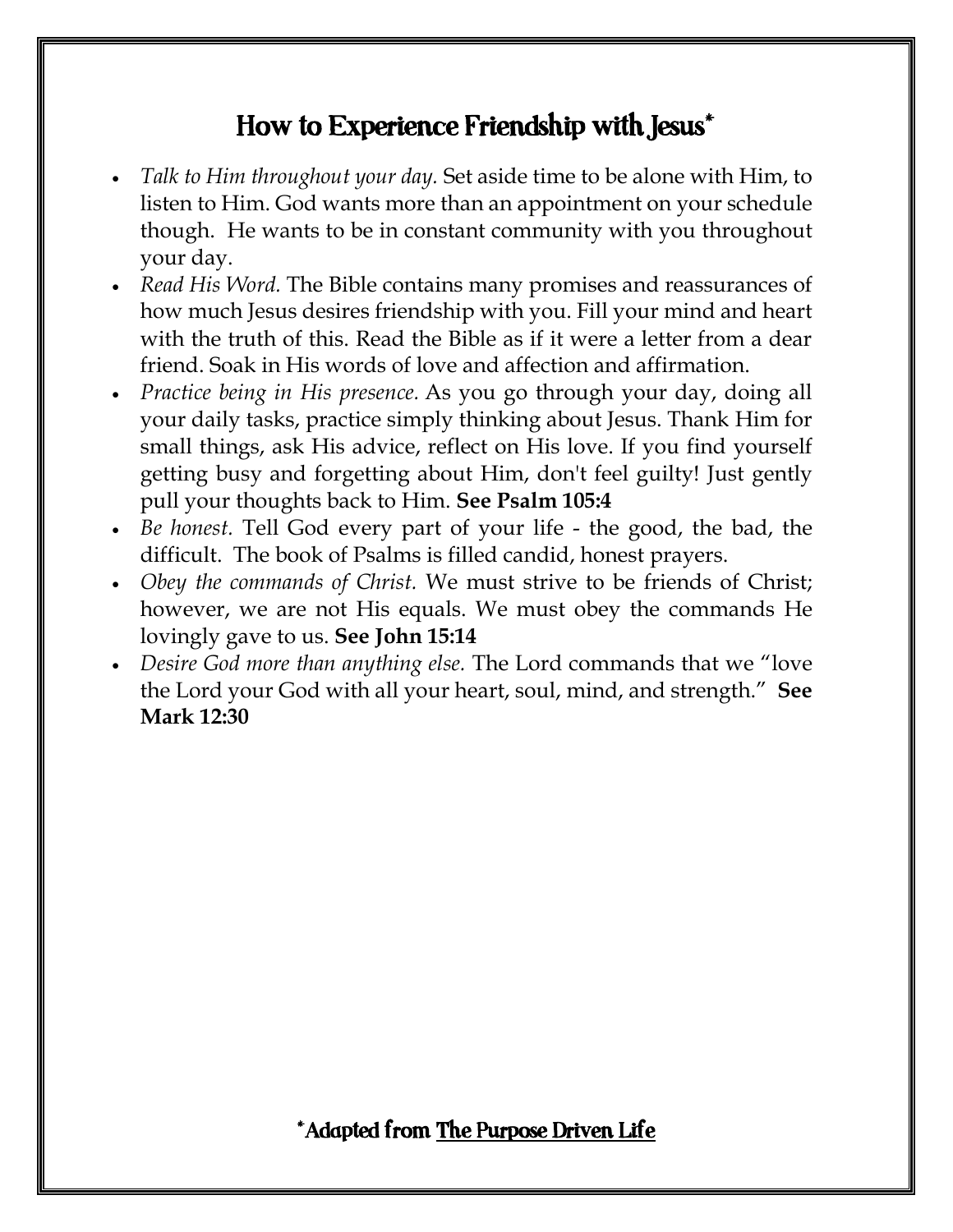# Scripture References

| And they sat with him on the ground seven days and seven nights, and no one<br><b>Job 2:13</b><br>spoke a word to him, for they saw that his suffering was very great.<br><sup>36</sup> Then Jesus went with them to a place called Gethsem'ane, and He said to His<br>disciples, "Sit here, while I go yonder and pray." <sup>37</sup> And taking with Him Peter<br><b>Matthew 26:36-38</b><br>and the two sons of Zeb'edee, He began to be sorrowful and troubled. <sup>38</sup> Then<br>He said to them, "My soul is very sorrowful, even to death; remain here, and<br>watch with Me."<br>Proverbs 17:17<br>A friend loves at all times, and a brother is born for adversity.<br>$14$ A faithful friend is a sturdy shelter: he that has found one has found a<br><b>Sirach 6:14-15</b><br>treasure. <sup>15</sup> There is nothing so precious as a faithful friend, and no scales can<br>measure his excellence.<br>Proverbs 27:17<br>Iron sharpens iron, and one man sharpens another.<br>and be kind to one another, tenderhearted, forgiving one another, as God in<br><b>Ephesians 4:32</b><br>Christ forgave you.<br>$9$ Two are better than one, because they have a good reward for their toil. $10$ For<br><b>Ecclesiastes 4:9-10</b><br>if they fall, one will lift up his fellow; but woe to him who is alone when he falls<br>and has not another to lift him up.<br>Rather, speaking the truth in love, we are to grow up in every way into him<br><b>Ephesians 4:15</b><br>who is the head, into Christ,<br><b>John 15:13</b><br>Greater love has no man than this, that a man lay down his life for his friends.<br><sup>3</sup> And they came, bringing to Him a paralytic carried by four men. <sup>4</sup> And when<br>they could not get near Him because of the crowd, they removed the roof above<br><b>Mark 2:3-4</b><br>Him; and when they had made an opening, they let down the pallet on which<br>the paralytic lay. |
|-----------------------------------------------------------------------------------------------------------------------------------------------------------------------------------------------------------------------------------------------------------------------------------------------------------------------------------------------------------------------------------------------------------------------------------------------------------------------------------------------------------------------------------------------------------------------------------------------------------------------------------------------------------------------------------------------------------------------------------------------------------------------------------------------------------------------------------------------------------------------------------------------------------------------------------------------------------------------------------------------------------------------------------------------------------------------------------------------------------------------------------------------------------------------------------------------------------------------------------------------------------------------------------------------------------------------------------------------------------------------------------------------------------------------------------------------------------------------------------------------------------------------------------------------------------------------------------------------------------------------------------------------------------------------------------------------------------------------------------------------------------------------------------------------------------------------------------------------------------------------------------------------------------------------------------------------------|
|                                                                                                                                                                                                                                                                                                                                                                                                                                                                                                                                                                                                                                                                                                                                                                                                                                                                                                                                                                                                                                                                                                                                                                                                                                                                                                                                                                                                                                                                                                                                                                                                                                                                                                                                                                                                                                                                                                                                                     |
|                                                                                                                                                                                                                                                                                                                                                                                                                                                                                                                                                                                                                                                                                                                                                                                                                                                                                                                                                                                                                                                                                                                                                                                                                                                                                                                                                                                                                                                                                                                                                                                                                                                                                                                                                                                                                                                                                                                                                     |
|                                                                                                                                                                                                                                                                                                                                                                                                                                                                                                                                                                                                                                                                                                                                                                                                                                                                                                                                                                                                                                                                                                                                                                                                                                                                                                                                                                                                                                                                                                                                                                                                                                                                                                                                                                                                                                                                                                                                                     |
|                                                                                                                                                                                                                                                                                                                                                                                                                                                                                                                                                                                                                                                                                                                                                                                                                                                                                                                                                                                                                                                                                                                                                                                                                                                                                                                                                                                                                                                                                                                                                                                                                                                                                                                                                                                                                                                                                                                                                     |
|                                                                                                                                                                                                                                                                                                                                                                                                                                                                                                                                                                                                                                                                                                                                                                                                                                                                                                                                                                                                                                                                                                                                                                                                                                                                                                                                                                                                                                                                                                                                                                                                                                                                                                                                                                                                                                                                                                                                                     |
|                                                                                                                                                                                                                                                                                                                                                                                                                                                                                                                                                                                                                                                                                                                                                                                                                                                                                                                                                                                                                                                                                                                                                                                                                                                                                                                                                                                                                                                                                                                                                                                                                                                                                                                                                                                                                                                                                                                                                     |
|                                                                                                                                                                                                                                                                                                                                                                                                                                                                                                                                                                                                                                                                                                                                                                                                                                                                                                                                                                                                                                                                                                                                                                                                                                                                                                                                                                                                                                                                                                                                                                                                                                                                                                                                                                                                                                                                                                                                                     |
|                                                                                                                                                                                                                                                                                                                                                                                                                                                                                                                                                                                                                                                                                                                                                                                                                                                                                                                                                                                                                                                                                                                                                                                                                                                                                                                                                                                                                                                                                                                                                                                                                                                                                                                                                                                                                                                                                                                                                     |
|                                                                                                                                                                                                                                                                                                                                                                                                                                                                                                                                                                                                                                                                                                                                                                                                                                                                                                                                                                                                                                                                                                                                                                                                                                                                                                                                                                                                                                                                                                                                                                                                                                                                                                                                                                                                                                                                                                                                                     |
|                                                                                                                                                                                                                                                                                                                                                                                                                                                                                                                                                                                                                                                                                                                                                                                                                                                                                                                                                                                                                                                                                                                                                                                                                                                                                                                                                                                                                                                                                                                                                                                                                                                                                                                                                                                                                                                                                                                                                     |
|                                                                                                                                                                                                                                                                                                                                                                                                                                                                                                                                                                                                                                                                                                                                                                                                                                                                                                                                                                                                                                                                                                                                                                                                                                                                                                                                                                                                                                                                                                                                                                                                                                                                                                                                                                                                                                                                                                                                                     |
|                                                                                                                                                                                                                                                                                                                                                                                                                                                                                                                                                                                                                                                                                                                                                                                                                                                                                                                                                                                                                                                                                                                                                                                                                                                                                                                                                                                                                                                                                                                                                                                                                                                                                                                                                                                                                                                                                                                                                     |
|                                                                                                                                                                                                                                                                                                                                                                                                                                                                                                                                                                                                                                                                                                                                                                                                                                                                                                                                                                                                                                                                                                                                                                                                                                                                                                                                                                                                                                                                                                                                                                                                                                                                                                                                                                                                                                                                                                                                                     |
|                                                                                                                                                                                                                                                                                                                                                                                                                                                                                                                                                                                                                                                                                                                                                                                                                                                                                                                                                                                                                                                                                                                                                                                                                                                                                                                                                                                                                                                                                                                                                                                                                                                                                                                                                                                                                                                                                                                                                     |
|                                                                                                                                                                                                                                                                                                                                                                                                                                                                                                                                                                                                                                                                                                                                                                                                                                                                                                                                                                                                                                                                                                                                                                                                                                                                                                                                                                                                                                                                                                                                                                                                                                                                                                                                                                                                                                                                                                                                                     |
|                                                                                                                                                                                                                                                                                                                                                                                                                                                                                                                                                                                                                                                                                                                                                                                                                                                                                                                                                                                                                                                                                                                                                                                                                                                                                                                                                                                                                                                                                                                                                                                                                                                                                                                                                                                                                                                                                                                                                     |
|                                                                                                                                                                                                                                                                                                                                                                                                                                                                                                                                                                                                                                                                                                                                                                                                                                                                                                                                                                                                                                                                                                                                                                                                                                                                                                                                                                                                                                                                                                                                                                                                                                                                                                                                                                                                                                                                                                                                                     |
|                                                                                                                                                                                                                                                                                                                                                                                                                                                                                                                                                                                                                                                                                                                                                                                                                                                                                                                                                                                                                                                                                                                                                                                                                                                                                                                                                                                                                                                                                                                                                                                                                                                                                                                                                                                                                                                                                                                                                     |
|                                                                                                                                                                                                                                                                                                                                                                                                                                                                                                                                                                                                                                                                                                                                                                                                                                                                                                                                                                                                                                                                                                                                                                                                                                                                                                                                                                                                                                                                                                                                                                                                                                                                                                                                                                                                                                                                                                                                                     |
|                                                                                                                                                                                                                                                                                                                                                                                                                                                                                                                                                                                                                                                                                                                                                                                                                                                                                                                                                                                                                                                                                                                                                                                                                                                                                                                                                                                                                                                                                                                                                                                                                                                                                                                                                                                                                                                                                                                                                     |
|                                                                                                                                                                                                                                                                                                                                                                                                                                                                                                                                                                                                                                                                                                                                                                                                                                                                                                                                                                                                                                                                                                                                                                                                                                                                                                                                                                                                                                                                                                                                                                                                                                                                                                                                                                                                                                                                                                                                                     |
|                                                                                                                                                                                                                                                                                                                                                                                                                                                                                                                                                                                                                                                                                                                                                                                                                                                                                                                                                                                                                                                                                                                                                                                                                                                                                                                                                                                                                                                                                                                                                                                                                                                                                                                                                                                                                                                                                                                                                     |
|                                                                                                                                                                                                                                                                                                                                                                                                                                                                                                                                                                                                                                                                                                                                                                                                                                                                                                                                                                                                                                                                                                                                                                                                                                                                                                                                                                                                                                                                                                                                                                                                                                                                                                                                                                                                                                                                                                                                                     |
|                                                                                                                                                                                                                                                                                                                                                                                                                                                                                                                                                                                                                                                                                                                                                                                                                                                                                                                                                                                                                                                                                                                                                                                                                                                                                                                                                                                                                                                                                                                                                                                                                                                                                                                                                                                                                                                                                                                                                     |
| <sup>2</sup> with all lowliness and meekness, with patience, forbearing one another in                                                                                                                                                                                                                                                                                                                                                                                                                                                                                                                                                                                                                                                                                                                                                                                                                                                                                                                                                                                                                                                                                                                                                                                                                                                                                                                                                                                                                                                                                                                                                                                                                                                                                                                                                                                                                                                              |
| love, <sup>3</sup> eager to maintain the unity of the Spirit in the bond of peace. <sup>4</sup> There is                                                                                                                                                                                                                                                                                                                                                                                                                                                                                                                                                                                                                                                                                                                                                                                                                                                                                                                                                                                                                                                                                                                                                                                                                                                                                                                                                                                                                                                                                                                                                                                                                                                                                                                                                                                                                                            |
| one body and one Spirit, just as you were called to the one hope that belongs to<br>Ephesians 4:2-7                                                                                                                                                                                                                                                                                                                                                                                                                                                                                                                                                                                                                                                                                                                                                                                                                                                                                                                                                                                                                                                                                                                                                                                                                                                                                                                                                                                                                                                                                                                                                                                                                                                                                                                                                                                                                                                 |
| your call, <sup>5</sup> one Lord, one faith, one baptism, <sup>6</sup> one God and Father of us all, who                                                                                                                                                                                                                                                                                                                                                                                                                                                                                                                                                                                                                                                                                                                                                                                                                                                                                                                                                                                                                                                                                                                                                                                                                                                                                                                                                                                                                                                                                                                                                                                                                                                                                                                                                                                                                                            |
| is above all and through all and in all. <sup>7</sup> But grace was given to each of us                                                                                                                                                                                                                                                                                                                                                                                                                                                                                                                                                                                                                                                                                                                                                                                                                                                                                                                                                                                                                                                                                                                                                                                                                                                                                                                                                                                                                                                                                                                                                                                                                                                                                                                                                                                                                                                             |
| according to the measure of Christ's gift.                                                                                                                                                                                                                                                                                                                                                                                                                                                                                                                                                                                                                                                                                                                                                                                                                                                                                                                                                                                                                                                                                                                                                                                                                                                                                                                                                                                                                                                                                                                                                                                                                                                                                                                                                                                                                                                                                                          |
| Beloved, being very eager to write to you of our common salvation, I found it                                                                                                                                                                                                                                                                                                                                                                                                                                                                                                                                                                                                                                                                                                                                                                                                                                                                                                                                                                                                                                                                                                                                                                                                                                                                                                                                                                                                                                                                                                                                                                                                                                                                                                                                                                                                                                                                       |
| Jude 1:3<br>necessary to write appealing to you to contend for the faith which was once for                                                                                                                                                                                                                                                                                                                                                                                                                                                                                                                                                                                                                                                                                                                                                                                                                                                                                                                                                                                                                                                                                                                                                                                                                                                                                                                                                                                                                                                                                                                                                                                                                                                                                                                                                                                                                                                         |
| all delivered to the saints.                                                                                                                                                                                                                                                                                                                                                                                                                                                                                                                                                                                                                                                                                                                                                                                                                                                                                                                                                                                                                                                                                                                                                                                                                                                                                                                                                                                                                                                                                                                                                                                                                                                                                                                                                                                                                                                                                                                        |
| No longer do I call you servants, for the servant does not know what his master                                                                                                                                                                                                                                                                                                                                                                                                                                                                                                                                                                                                                                                                                                                                                                                                                                                                                                                                                                                                                                                                                                                                                                                                                                                                                                                                                                                                                                                                                                                                                                                                                                                                                                                                                                                                                                                                     |
| <b>John 15:15</b><br>is doing; but I have called you friends, for all that I have heard from My Father                                                                                                                                                                                                                                                                                                                                                                                                                                                                                                                                                                                                                                                                                                                                                                                                                                                                                                                                                                                                                                                                                                                                                                                                                                                                                                                                                                                                                                                                                                                                                                                                                                                                                                                                                                                                                                              |
| I have made known to you.                                                                                                                                                                                                                                                                                                                                                                                                                                                                                                                                                                                                                                                                                                                                                                                                                                                                                                                                                                                                                                                                                                                                                                                                                                                                                                                                                                                                                                                                                                                                                                                                                                                                                                                                                                                                                                                                                                                           |
| Psalm 105:4<br>Seek the Lord and His strength, seek His presence continually!                                                                                                                                                                                                                                                                                                                                                                                                                                                                                                                                                                                                                                                                                                                                                                                                                                                                                                                                                                                                                                                                                                                                                                                                                                                                                                                                                                                                                                                                                                                                                                                                                                                                                                                                                                                                                                                                       |
| John 15:14<br>You are My friends if you do what I command you.                                                                                                                                                                                                                                                                                                                                                                                                                                                                                                                                                                                                                                                                                                                                                                                                                                                                                                                                                                                                                                                                                                                                                                                                                                                                                                                                                                                                                                                                                                                                                                                                                                                                                                                                                                                                                                                                                      |
| and you shall love the Lord your God with all your heart, and with all your<br><b>Mark 12:30</b>                                                                                                                                                                                                                                                                                                                                                                                                                                                                                                                                                                                                                                                                                                                                                                                                                                                                                                                                                                                                                                                                                                                                                                                                                                                                                                                                                                                                                                                                                                                                                                                                                                                                                                                                                                                                                                                    |
| soul, and with all your mind, and with all your strength.                                                                                                                                                                                                                                                                                                                                                                                                                                                                                                                                                                                                                                                                                                                                                                                                                                                                                                                                                                                                                                                                                                                                                                                                                                                                                                                                                                                                                                                                                                                                                                                                                                                                                                                                                                                                                                                                                           |